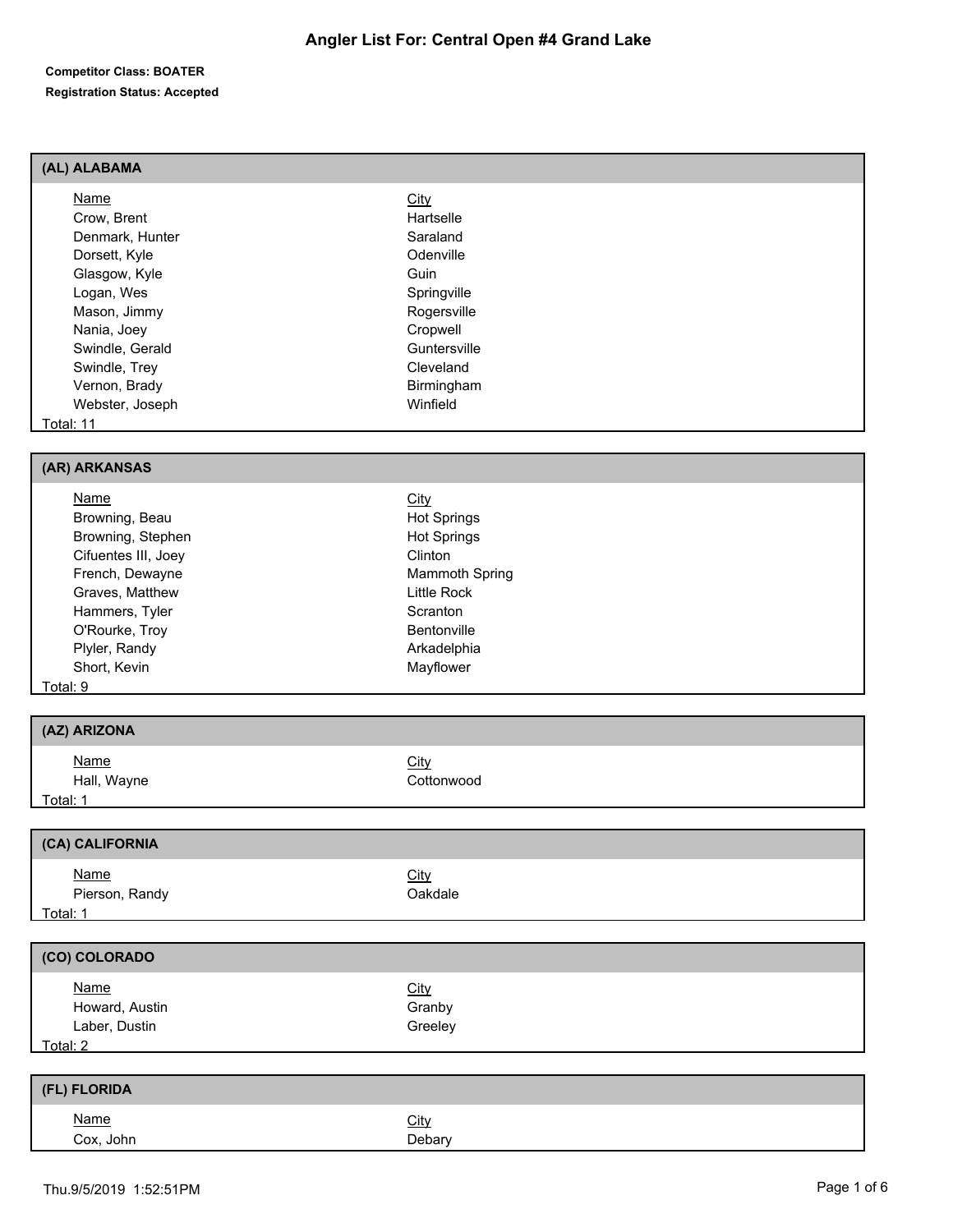Total: 1

| (GA) GEORGIA     |                 |  |
|------------------|-----------------|--|
| <b>Name</b>      | City            |  |
| Frazier, Marc    | Newnan          |  |
| Total: 1         |                 |  |
|                  |                 |  |
| (IA) IOWA        |                 |  |
| <b>Name</b>      | City            |  |
| Brimeyer, Austin | Dubuque         |  |
| Hamdorf, Daniel  | Lowden          |  |
| Parker, Dan      | Guttenberg      |  |
| Vance, Greg      | Dubuque         |  |
| Walters, Chancy  | West Des Moines |  |
| Total: 5         |                 |  |
|                  |                 |  |
| (ID) IDAHO       |                 |  |
| <b>Name</b>      | City            |  |
| Shores, Brent    | <b>Boise</b>    |  |
| Total: 1         |                 |  |
|                  |                 |  |
| (IL) ILLINOIS    |                 |  |
| <b>Name</b>      | City            |  |
| Connell, Dylan   | Marion          |  |
| Connell, John    | Marion          |  |
| Groh, Chris      | Spring Grove    |  |
| McNutt, Bill     | Henry           |  |
| Total: 4         |                 |  |
| (IN) INDIANA     |                 |  |
|                  |                 |  |
| <b>Name</b>      | City            |  |
| Bertrand, Cody   | Dyer            |  |
| Melton, Shane    | Kokomo          |  |
| Uebelhor, Nick   | Loogootee       |  |
| Total: 3         |                 |  |
| (KY) KENTUCKY    |                 |  |
| <b>Name</b>      | City            |  |
| Isgrigg, Gary    | Mt Washington   |  |
| Ratliff, Nick    | Vine Grove      |  |
| White, Jody      | Gilbertsville   |  |
| Total: 3         |                 |  |
|                  |                 |  |
| (LA) LOUISIANA   |                 |  |
| <b>Name</b>      | City            |  |
| Babin, Chris     | Raceland        |  |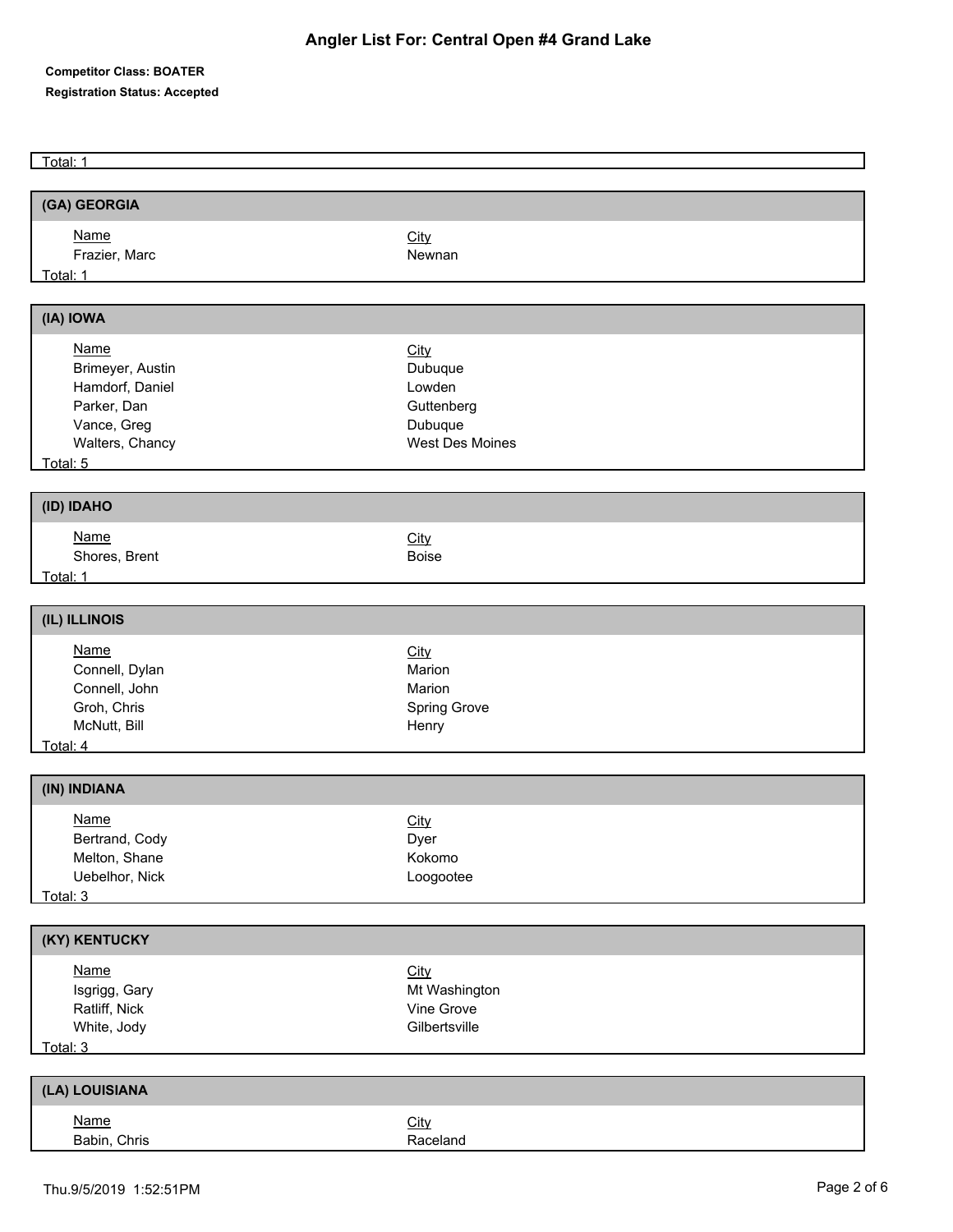| Billeaud, Billy              | Lafayette                   |  |
|------------------------------|-----------------------------|--|
| Chandler Jr., RJ             | Vinton                      |  |
| Charbonnet, Jimmy            | St.Amant                    |  |
| Davis Jr, James              | Ferriday                    |  |
| Dillard, Jim                 | <b>West Monroe</b>          |  |
| Gleason, Darold              | Many                        |  |
| Heintze, Alex                | Denham Springs              |  |
| Humphreys Jr., Homer         | Minden                      |  |
| Keith III, Bo                | Haughton                    |  |
| Kimbrough, JP                | <b>Bossier City</b>         |  |
| Latuso, Logan                | Gonzales                    |  |
| Loetscher, Matthew           | Many                        |  |
| Mattison, Cameron            | <b>Bossier City</b>         |  |
| Miller, Colby                | Elmer                       |  |
| Pharr, Mike                  | Shreveport                  |  |
| Risinger, Todd               | West Monroe                 |  |
| Usie, B.J.                   | Bourg                       |  |
| Vining, Gary                 | Morgan City                 |  |
| Wiley, Chad                  | Pineville                   |  |
| <b>Total: 20</b>             |                             |  |
|                              |                             |  |
| (MI) MICHIGAN                |                             |  |
| <b>Name</b>                  | City                        |  |
| Robinson, Tommy              | Westland                    |  |
| Total: 1                     |                             |  |
|                              |                             |  |
| (MN) MINNESOTA               |                             |  |
| <b>Name</b>                  | City                        |  |
| Fiedler, Denny               | Minnetonka                  |  |
| Hribar, Andy                 | Lakeville                   |  |
| Johnson, Tadd                | Lakeview                    |  |
| Swanson, Thor                | <b>Blaine</b>               |  |
|                              |                             |  |
|                              |                             |  |
| <u>Total: 4</u>              |                             |  |
|                              |                             |  |
| (MO) MISSOURI<br><b>Name</b> |                             |  |
| King, Stacey                 | City<br><b>Reeds Spring</b> |  |

Scanlon, Casey **Lake Ozark** Vahrenberg, Doug and Higginsville Watson, James Nixa

## Total: 5

| (MS) MISSISSIPPI |             |  |
|------------------|-------------|--|
| <b>Name</b>      | <b>City</b> |  |
| Adam, Bryant     | Madison     |  |
| Atkins, Philip   | Columbus    |  |
| Galloway, Grant  | Houlka      |  |
| Jones, Teb       | Hattiesburg |  |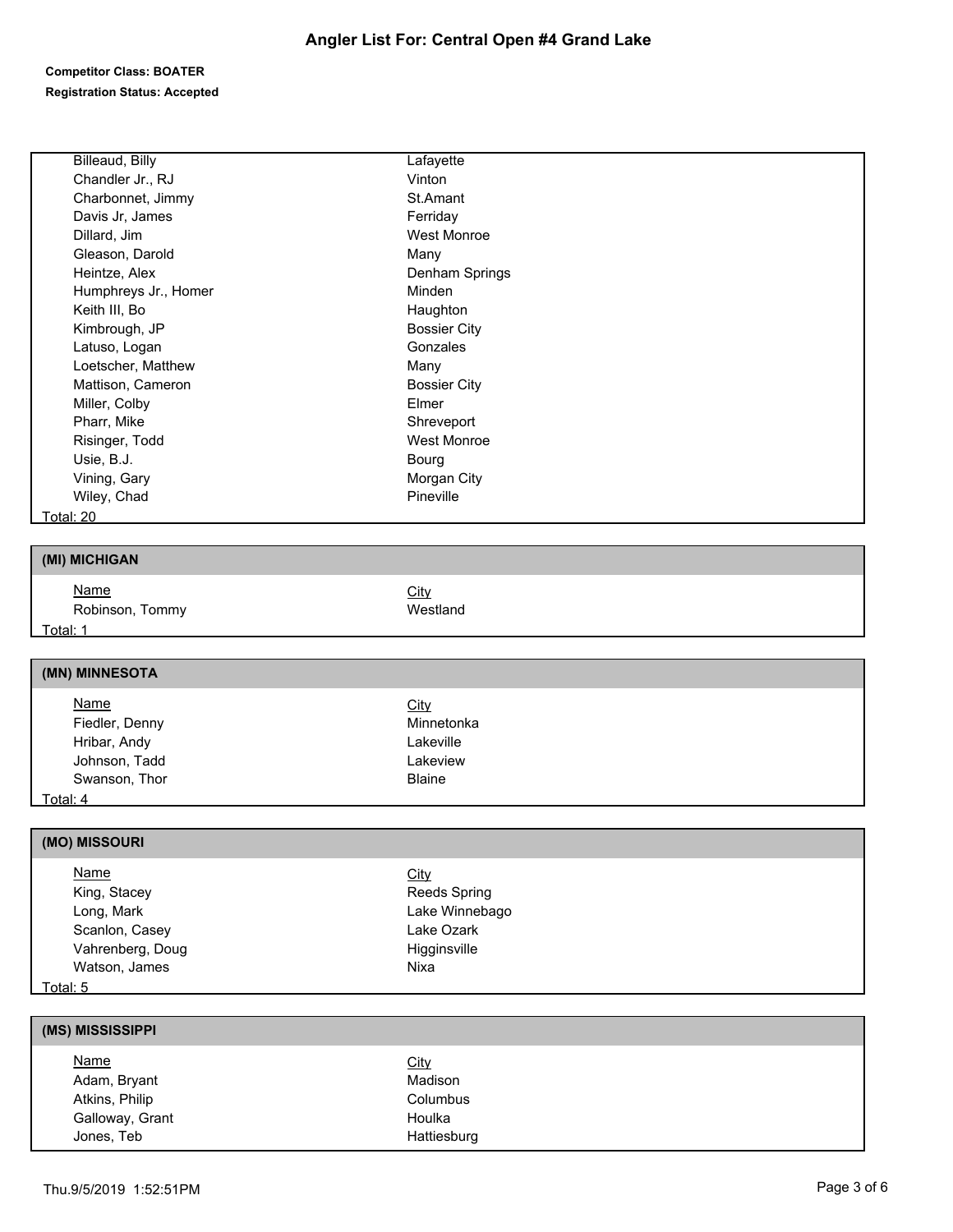# **Angler List For: Central Open #4 Grand Lake**

### **Competitor Class: BOATER Registration Status: Accepted**

| Wooten, Chris    | <b>West Point</b> |  |
|------------------|-------------------|--|
| Total: 5         |                   |  |
|                  |                   |  |
| (OH) OHIO        |                   |  |
| <b>Name</b>      | <b>City</b>       |  |
| Hartley, Charlie | Grove City        |  |
| Hicks, Mark      | Glouster          |  |
| Total: 2         |                   |  |

| (OK) OKLAHOMA     |              |
|-------------------|--------------|
| <b>Name</b>       | <b>City</b>  |
| Ackerson, Brandon | Afton        |
| Canady, Thomas    | Collinsville |
| Collings, Sheldon | Grove        |
| Gibson, Caleb     | Locust Grove |
| Hallman, Bradley  | Norman       |
| Hartsell, Toby    | Afton        |
| Kincaid, Nicholas | Coweta       |
| Nail, Allan       | Sand Springs |
| Norris, Eddie     | Mannford     |
| Pilcher, John     | Kansas       |
| Potter, Brian     | Claremore    |
| Warren, Curt      | Rose         |
| Wheeler, Dustin   | Hulbert      |
| Total: 13         |              |

# **(TX) TEXAS**

| Name              | <b>City</b>       |
|-------------------|-------------------|
| Bird, Cody        | Granbury          |
| Breznik, Brent    | Borger            |
| Browning, Paul    | Pecos             |
| Caldwell, Steven  | Whitesboro        |
| Caldwell, Theron  | Colleyville       |
| Cotterill, Colby  | Houston           |
| Durham, Tommy     | Whitney           |
| Finch, Bryan      | <b>Belton</b>     |
| Gillham, David    | Heath             |
| Hardy, Joseph     | <b>Hewitt</b>     |
| Hawkes, Jerod     | Eagle Pass        |
| Kitajima, Kazuki  | Corinth           |
| Luedke, Trea      | Montgomery        |
| Luedtke, Terry    | <b>Burton</b>     |
| Margraves, Justin | Diana             |
| Martin, Tommy     | Hemphill          |
| Mathis, Brian     | Cedar Park        |
| Newman, Darrell   | <b>Bruceville</b> |
| Ortega, Andy      | Odessa            |
| Peacock, Terry    | Royse City        |
| Puckett, Larry    | Decatur           |
| Redington, Dave   | Winnsboro         |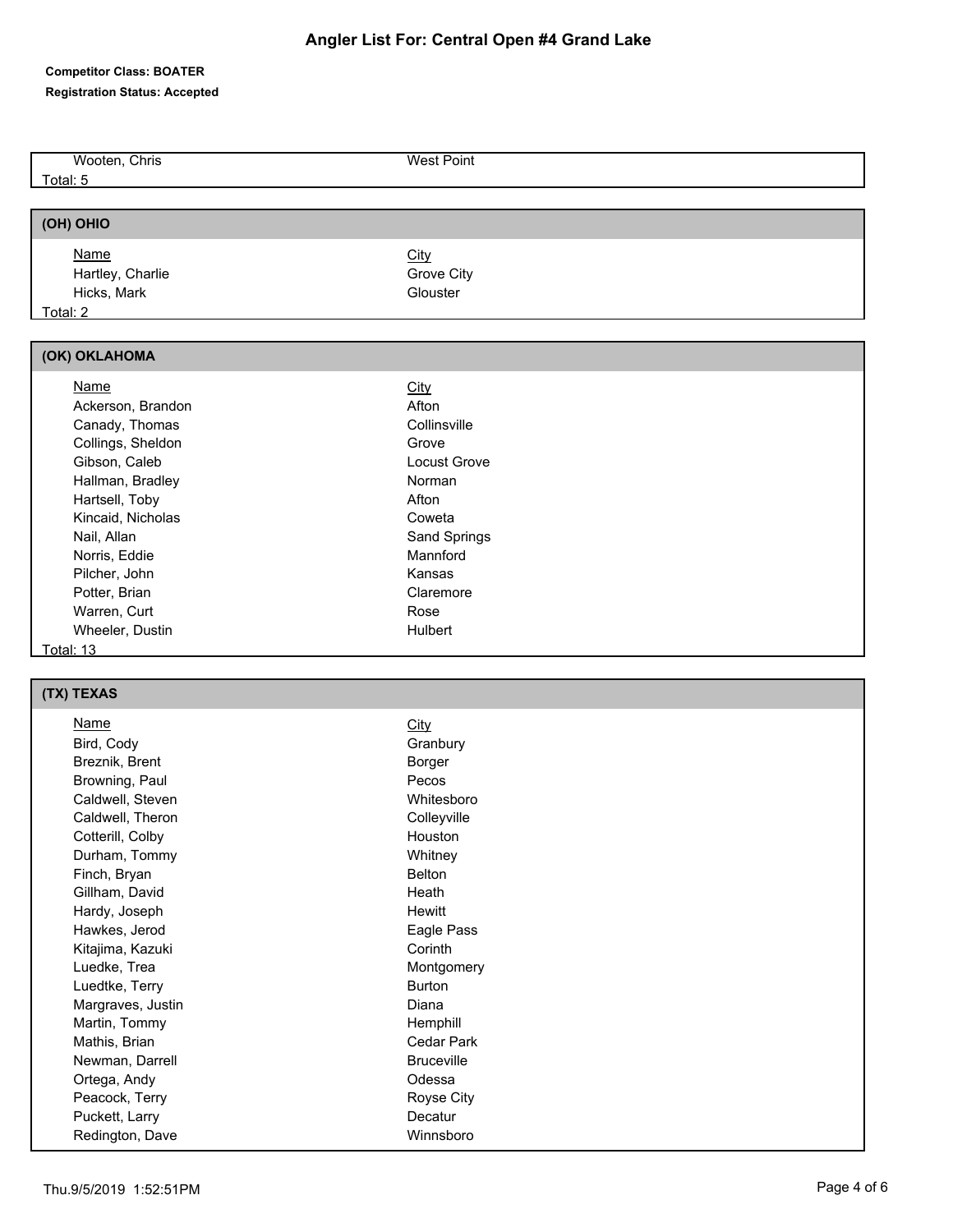| Redington, Tom    | Royse City              |
|-------------------|-------------------------|
| Reneau, Dustin    | Mckinney                |
| Reneau, Timmy     | <b>Richland Springs</b> |
| Riffle, Gary      | Paris                   |
| Rose, Lance       | Pipe Creek              |
| Rose, Garrett     | Pipecreek               |
| Sennikoff, Steve  | Garland                 |
| Sloan, Drew       | Scurry                  |
| Smith Sr, Billy   | Montgomery              |
| Stewart, Chandler | Spring Branch           |
| Stidham, Jay      | China Spring            |
| Stoker, Spike     | Stephenville            |
| Sullivan, Randy   | Breckenridge            |
| Surber, Keith     | Longview                |
| Vick, Lance       | Mineola                 |
| Weems, Danny      | Como                    |
| Whatley, Brad     | <b>Bivins</b>           |
| Womack, Justin    | Midland                 |
| Zaldain, Trait    | Fort Worth              |
| Total: 41         |                         |

## **(WI) WISCONSIN**

| <u>Name</u>      | <b>City</b>    |  |
|------------------|----------------|--|
| Adkins, Gary     | Green Bay      |  |
| Bauer, Josh      | Random Lake    |  |
| Downey, Bob      | Hudson         |  |
| Kuphall, Caleb   | Mukwonago      |  |
| Laufenberg, Cade | Goodview       |  |
| Neu, Adam        | Forestville    |  |
| Pellegrin, Scott | Chippewa Falls |  |
| Total: 7         |                |  |

## **(JP) JAPAN**

| Name                 | City                     |  |
|----------------------|--------------------------|--|
| Aoki, Daisuke        | Minamitsurugun Yamanashi |  |
| Ito, Taku            | Chiba                    |  |
| lyobe, Ken           | Tokoname                 |  |
| Kataoka, Soshi       | Ohtsu Shiga              |  |
| Kato, Seiji          | Outsu Shiga              |  |
| Kimura, Kenta        | Osaka                    |  |
| Kita, Daisuke        | Ootsu-Shi                |  |
| Matsushita, Masayuki | Tokoname-Shi             |  |
| Total: 8             |                          |  |

# **(IT) ITALY**

| <u>Name</u><br>Gallelli, Jacopo | City<br>$r$ irenze |
|---------------------------------|--------------------|
| Total: 1                        |                    |